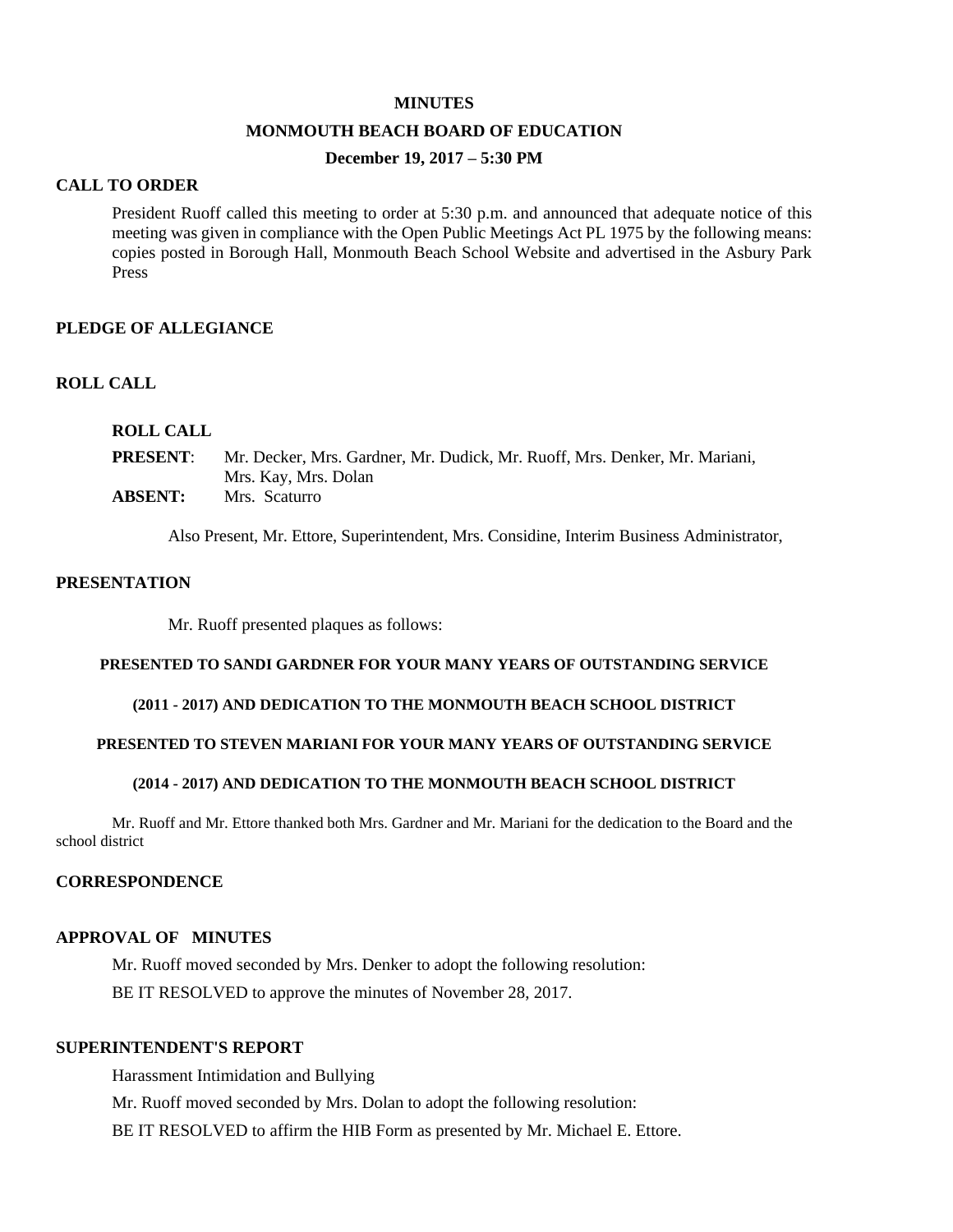Mr. Ruoff moved seconded by Mrs. Denker to adopt the following resolution:

BE IT RESOLVED to approve the following:

## **STATISTICAL INFORMATION**

| <b>Student Enrollment as of November 30, 2017</b> |  |
|---------------------------------------------------|--|
|---------------------------------------------------|--|

| Preschool                                |       | 16        |  |  |
|------------------------------------------|-------|-----------|--|--|
| Kindergarten                             |       | 22        |  |  |
| Grade 1                                  |       | 19        |  |  |
| Grade 2                                  |       | 24        |  |  |
| Grade 3                                  |       | 17        |  |  |
| Grade 4 - 1                              |       | 13        |  |  |
| Grade 4 - 2                              |       | 14        |  |  |
| Grade 5 - 1                              |       | 14        |  |  |
| Grade 5 - 2                              |       | 15        |  |  |
| Grade 6 - 1                              |       | 14        |  |  |
| Grade $6 - 2$                            |       | 15        |  |  |
| Grade 7 - 1                              |       | 13        |  |  |
| Grade 7 - 2                              |       | 12        |  |  |
| Grade 8 - 1                              |       | 19        |  |  |
| Grade $8 - 2$                            |       | <u>19</u> |  |  |
|                                          | Total | 246       |  |  |
| Special Education (Out of District): 3   |       |           |  |  |
| One student in the following placements: |       |           |  |  |
|                                          |       |           |  |  |

| Oceanport Schools (2)     |       |          |
|---------------------------|-------|----------|
| Harbor School (1)         |       |          |
| <b>Student Attendance</b> |       |          |
| September                 | 98%   | February |
| October                   | 97%   | March    |
| November                  | 94%   | April    |
| December                  |       | May      |
| January                   |       | June     |
| <b>Staff Attendance</b>   |       |          |
| September                 | 98.5% | February |
| October                   | 97.5% | March    |
| November                  | 97.5% | April    |
| December                  |       | May      |
| January                   |       | June     |

# Fire Drills

November 3, 2017 at 2:15 p.m.

Security Drill

Shelter in Place – November 13, 2017 at 10:30 a.m.

Shelter in Place – November 30, 2017 at 10:15 a.m.

Mr. Ruoff moved seconded by Mr. Dudick to adopt the following resolution: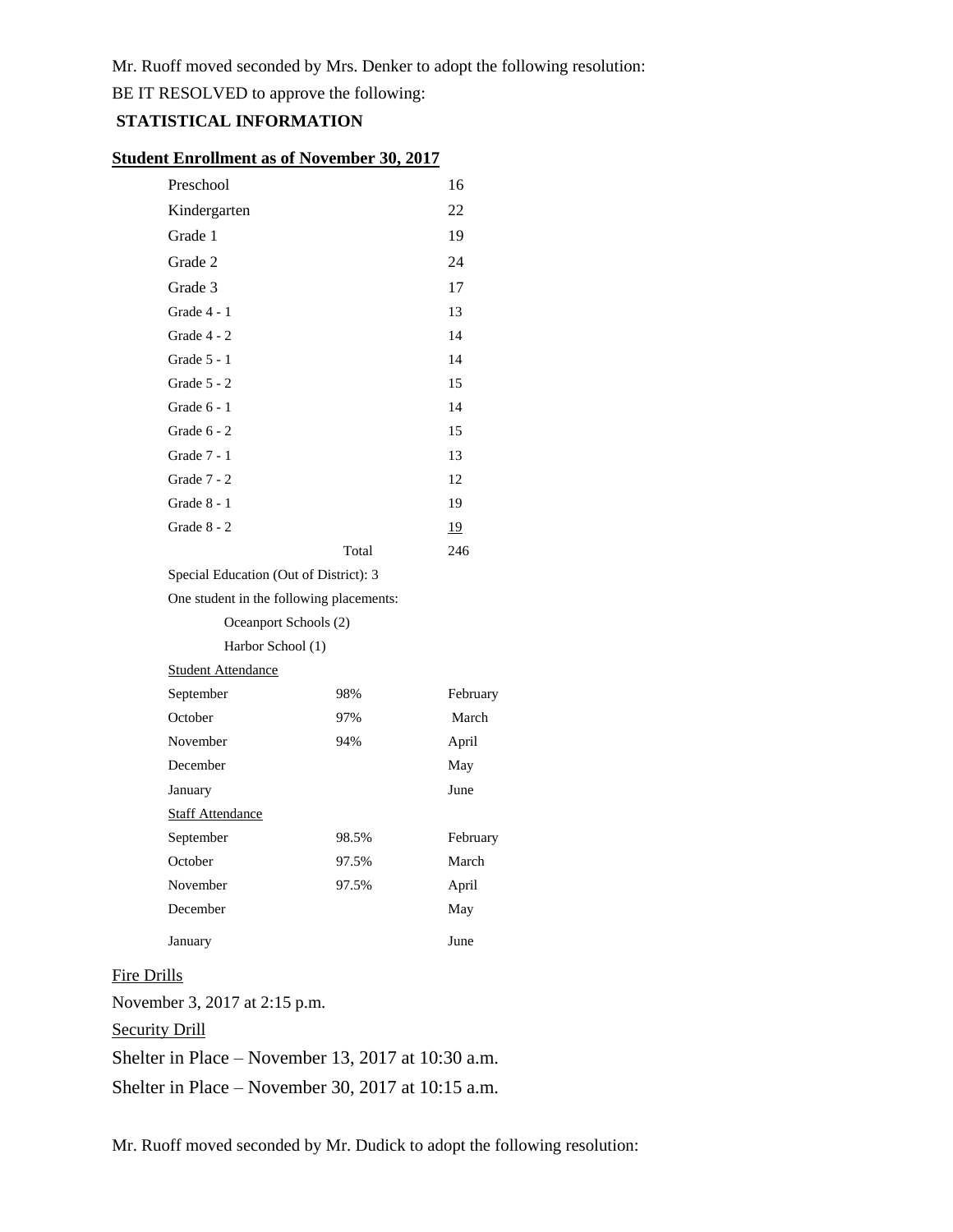# BE IT RESOLVED to approve the Memorandum of Agreement/Understanding for the 2017- 2018 school year.

Mr. Ruoff moved seconded by Mrs. Decker to adopt the following resolution: BE IT RESOLVED to approve Equivalency Application as per NJAC 6A:5 as per County Superintendent (copy attached)

### **PUBLIC DISCUSSION**

In compliance with Open Public Meetings Act PL 1975, Chapter 10:4-12 subsection b, - A public body may exclude the public only from that portion of a meeting at which the public body discusses any matter involving the employment, appointment, termination of employment, terms and conditions of employment evaluation of the performance of promotion or discipline of any specific prospective public officer or employees or current public offer or employee employed or appointed by the public body, unless all the individual employees or appointees whose rights could be adversely affected request in writing that such matter or matters be discussed at a public meeting. As per Board Bylaws, 0167, public participation in Board Meetings, such remarks are to be limited to five minutes duration. The Board of Education, though affording the opportunity for members of the public to comment will not engage and/or make remarks concerning matters of student confidentiality and/or matters of personnel wherein employees of the District have not been given notice of the Board's intent to discuss their terms and conditions of employment. Members of the public are reminded that though they are afforded the opportunity to address the Board, they are not given license to violate the laws of slander. Comments made by members of the public that are not in keeping with the orderly conduct of a public meeting will be asked to yield the floor and if they fail to do so may be subject to charges under New Jersey statues associated with disruption of a public meeting.

There were approximately ten people present

### **PTO UPDATE**

Mrs. Quatrocchi, PTO President, talked about the recent Holiday Boutique and upcoming events.

#### **FINANCE**

Leo Decker, Chair

Karen. Dolan, Steve Mariani, Chris Dudick

Mr. Decker moved seconded by Mrs. Dolan to adopt the following resolution: BE IT RESOLVED to approve the following financial report

Report of the Board Secretary – November 30, 2017

Cash Balances:

| Fund 10 | \$2,773,130.17  |
|---------|-----------------|
| Fund 20 | \$<br>48,920.89 |
| Fund 30 | \$<br>52,613.15 |
| Fund 40 | \$              |
| Fund 50 | \$<br>3.221.27  |
| Fund 60 | \$<br>26889.66  |
|         |                 |

- Reconciliation Report for November
- Monthly transfer report
- December bill list in the amount of \$130,130.92
- Payroll report for November

In accordance with the reports attached:

Pursuant to NJAC 6:l20-2.13(d), I certify as of November 30, 2017, no budgetary line item account has been over expended in violation of NJAC 6:20-22.13 (ad). I hereby certify that all of the above information is correct.

#### Board Certification:

Pursuant to NJAC 6:20-2.3 (e), we certify that as of November 30, 2017 after review of the Secretary's Monthly Report and upon consultation with the appropriate district officials, that to the best of our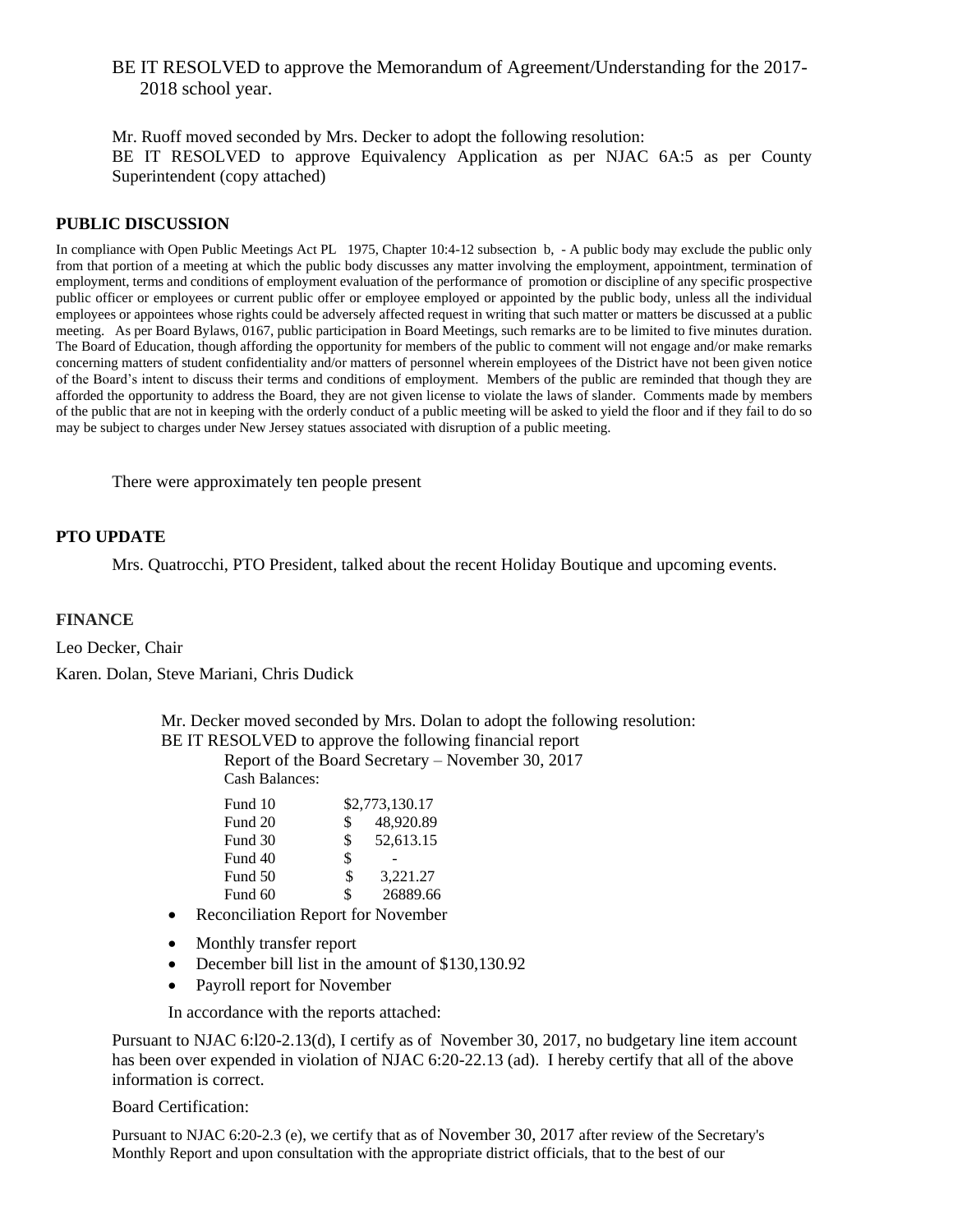knowledge, no major account or fund has been over expended in violation of NJAC 6:230-22.13(b) and that sufficient funds are available to meet the district's financial obligations for the remainder of the fiscal year. ROLL CALL

YES: Mr. Decker, Mrs. Gardner, Mr. Dudick, Mr. Ruoff, Mrs. Denker, Mr. Mariani, Mrs. Kay, Mrs. Dolan

The following resolution was placed on hold for further review:

BE IT RESOLVED to approve WJH Engineering to provide services for Elevation Certificate in the amount of \$1,750.

Mr. Decker moved seconded by Mrs. Dolan to adopt the following resolution:

BE IT RESOLVED to approve tuition contract between the Monmouth Beach Board of Education and student (JS) from January 1 through June 30 at a prorated amount of \$3,300

ROLL CALL

YES: Mr. Decker, Mrs. Gardner, Mr. Dudick, Mr. Ruoff, Mrs. Denker, Mr. Mariani, Mrs. Kay, Mrs. Dolan

## **PERSONNEL**

Sandi Gardner Chair,

Kathy Denker, Barbara Kay, Kelly Scaturro

Mrs. Gardner moved seconded by Mr. Mariani to adopt the following resolution:

BE IT RESOLVED to rescind the following resolutions:

 The extracurricular stipend previously approved for Alison McMahon for the Boston Trip for the 2017-2018 school year.

Mrs. Gardner moved seconded by Mr. Mariani to adopt the following resolution:

BE IT RESOLVED to adopt the following resolutions:

 To approve Nancy Pietz as chaperones for the Boston trip under the MBTA Extracurricular Guide for the 2017-2018 school year.

# **CURRICULUM AND INSTRUCTION**

Chair Kathleen Denker Kelly Scaturro, Sandi Gardner, Barbara Kay

Mrs. Denker moved seconded by Mr. Mariani to adopt the following resolution:

BE IT RESOLVED to approve the following teacher workshops/Professional Development days:

- Rachel Donovan to attend Exceptional Children Conference through NJEA on April 21, 2018 at a cost of \$30.00.
- Emily Rossi NJMEA Conference technology, curriculum development and teaching students with special needs in music on February 22-24 at a cost of \$170.
- Michael Kammerer NJAHPERD Annual Convention February 27 and 28 at a cost of \$120 ROLL CALL

YES: Mr. Decker, Mrs. Gardner, Mr. Dudick, Mr. Ruoff, Mrs. Denker, Mr. Mariani, Mrs. Kay, Mrs. Dolan

Mrs. Denker moved seconded by Mr. Mariani to adopt the following resolution:

BE IT RESOLVED to approve Karen Rapella as a substitute teacher for the 2017-2018 school year.